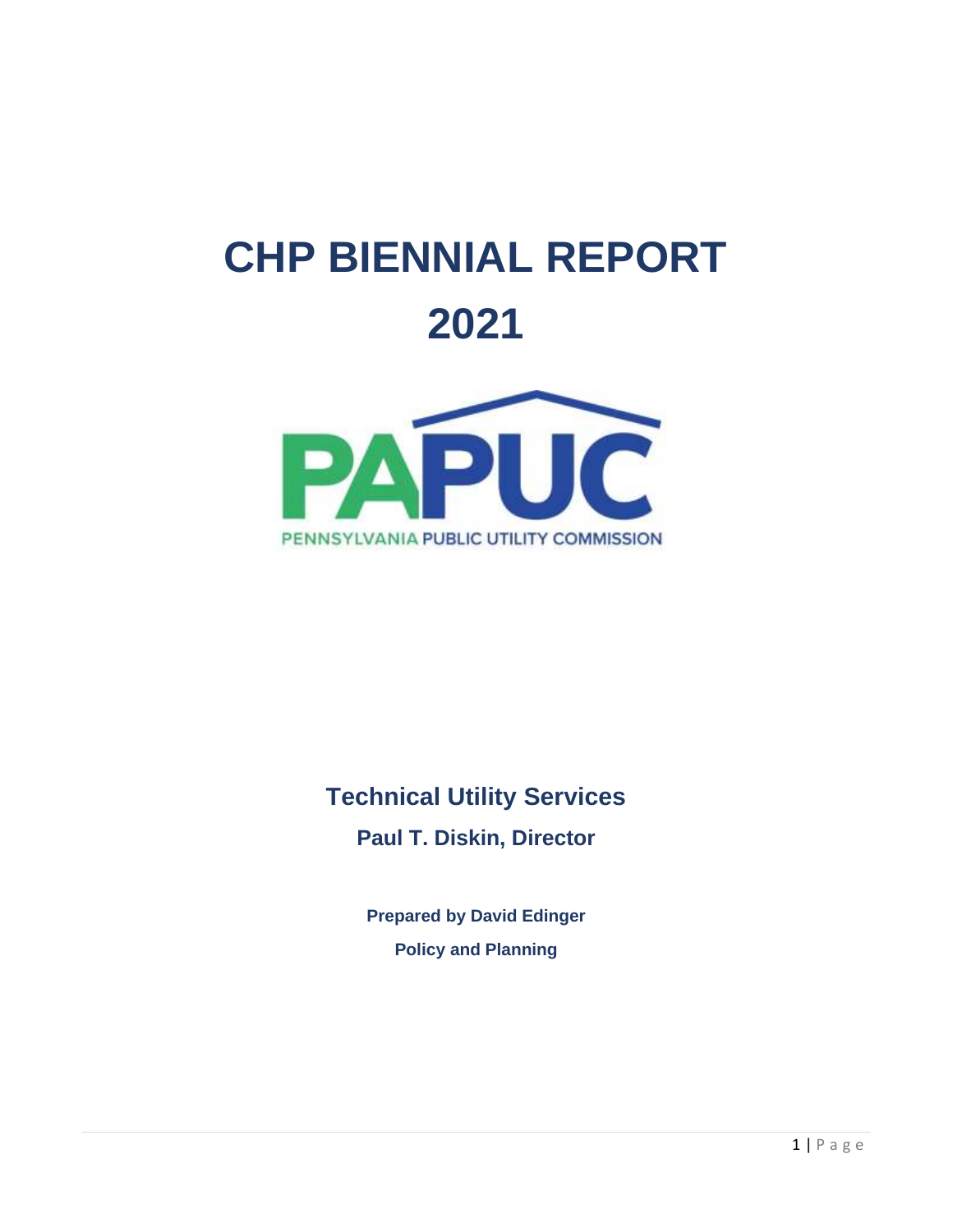### Contents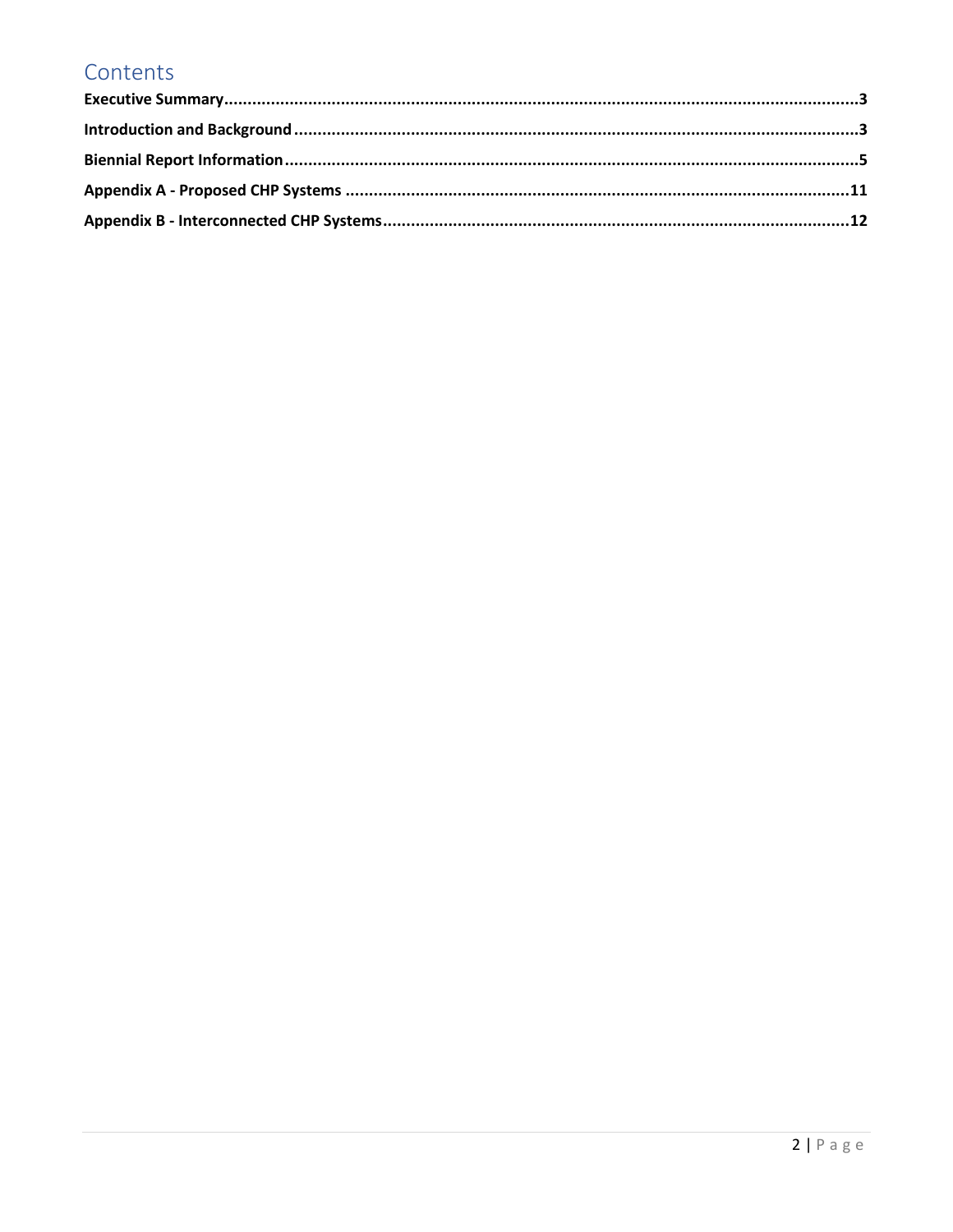#### <span id="page-2-0"></span>Executive Summary

This report has been prepared to provide a picture of the amount and types of combined heat and power (CHP) systems that exist or are in some stage of development in Pennsylvania and represents the deployment of CHP from July 2018 to June 2020. The information contained herein is given in a manner that does not compromise the confidentiality of CHP owners, while also providing a useful snapshot of the state of CHP deployment. This report does not speculate on the long-term prospects of CHP deployment, nor is it intended to praise or shame electric and natural gas distribution companies for the relative capacities or the amount of CHP systems in their respective service territories.

The deployment of CHP relies on many factors, principally driven by the customers' valuation to invest in owning and operating such a system. Two of the primary considerations include the value of energy resiliency and a project's rate of return, including aspects such as the cost of installation versus reducing overall electricity and heating costs, payback period of the cost of installation, and/or whether the capital expenditure could better be utilized elsewhere. Understanding this is particularly important in this cycle of reporting because of the impact of the COVID-19 pandemic. Nearly all types of industry that may benefit from the installation of a CHP system have been affected, to some degree, by the pandemic. This includes the ability of onsite engineering work, supply chain issues and the economic impacts. While in some cases of CHP development, the project would continue since capital expenditures have already been allocated, there is anecdotal evidence that projects, particularly in their early stages, have been postponed or cancelled because of the pandemic.

Overall, there are 18 more reported, interconnected CHP systems than were reported in the 2019 CHP Biennial report. Though 13 of these additions reflect projects that were reported as Potential in the 2019 CHP Biennial Report, there were a number of projects that that were not listed as Potential in that report. This is not to fault the electric distribution companies (EDCs) or natural gas distribution companies (NGDCs) for not reporting them previously – indeed, it demonstrates diligence by the EDCs and NGDCs for capturing these systems that were previously unreported. Also, four previously reported interconnected systems have since been disconnected.

#### <span id="page-2-1"></span>Introduction and Background

CHP is a well understood suite of technologies. The first power plant in the United States, the Pearl Street Station, began operation on Sept. 4, 1882. It also aws the first CHP plant because the thermal byproduct of the steam engines was used to provide steam to local manufacturers and warming nearby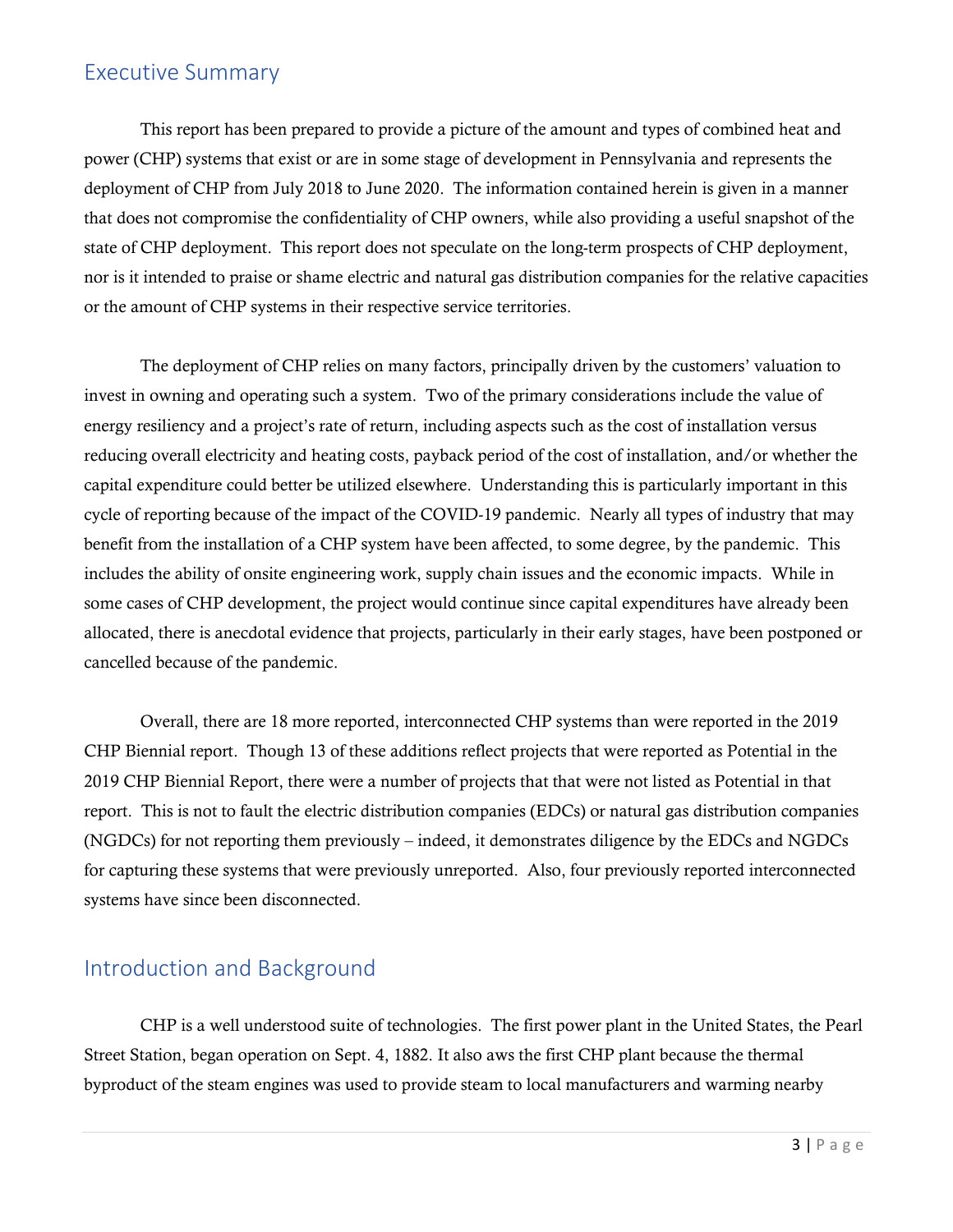buildings on the same Manhattan block.<sup>1</sup> While CHP has been around for over 100 years, it continues to evolve. This evolution includes the use of different fuels, like biogas or hydrogen, to advances in engine design, like combustion turbines and fuel cells. The key to any successful CHP project is whether it will meet the owner's needs and budget.

In the spring and fall of 2014 the Commission held *En Banc* hearings on CHP at Drexel University and the University of Pittsburgh, respectively. 2 Witnesses representing a cross section of the community interested in CHP testified at the hearings, including consultants, electric and natural gas distribution companies, universities, and CHP system owners and advocates. These hearings reinforced the Commission's understanding that a coordinated approach to CHP can provide real benefits to the economy, the environment, and the security of residents and businesses within the Commonwealth.

On Feb. 25, 2016, the Commission adopted a Proposed Policy Statement in support of CHP, to encourage companies to share progress they have made with CHP development, and to help the Commission determine how to best continue the advancement of CHP.<sup>3</sup> Numerous stakeholders provided a variety of comments regarding policy issues and the proposed biennial reporting requirements.

On April 5, 2018, the Commission issued its Final Policy Statement. 4 In doing so, the Commission sought to catalog known, existing and proposed CHP systems.<sup>5</sup> The Commission further sought to understand 1) if and how the EDCs and NGDCs encourage and/or extol the benefits of CHP, via marketing, to potential clients and, 2) if, via the establishment of a CHP Working Group process, the Commission may be able to better facilitate the deployment of CHP technology within the Commonwealth. Finally, the Final Policy Statement requires the Bureau of Technical Utility Services (TUS) to produce a report based on the findings of the biennial report filings and any timely outcomes from the CHP Working Group meetings.

The first CHP Working Group meeting was held on May 30, 2018, in Harrisburg in the Keystone Building. The main topics of discussion were clarifications to the biennial reporting requirements, clarifications of interconnection jurisdiction and costs, information on CHP financing and project support, issues and questions regarding standby rates, and an overview of alternative ratemaking. The second

<sup>1</sup> *See* [Northwest CHP Technical Assistance Partnership > About Clean Energy > Combined Heat and Power \(CHP\) > History of](http://northwestchptap.org/AboutCleanEnergy/CombinedHeatandPowerCHP/HistoryofCHP.aspx)  [CHP \(northwestchptap.org\).](http://northwestchptap.org/AboutCleanEnergy/CombinedHeatandPowerCHP/HistoryofCHP.aspx)

<sup>&</sup>lt;sup>2</sup> See [http://www.puc.state.pa.us/utility\\_industry/natural\\_gas/chp\\_cogeneration.aspx](http://www.puc.state.pa.us/utility_industry/natural_gas/chp_cogeneration.aspx) under "Combined Heat and Power (CHP) En Banc Hearing – May 5, 2014" and "Combined Heat and Power (CHP) En Banc Hearing – October 7, 2014".

<sup>3</sup> *See* [Proposed Policy Statement](http://www.puc.pa.gov/pcdocs/1422142.doc) at<http://www.puc.pa.gov/pcdocs/1422142.doc>

<sup>4</sup> *See* [Final Policy Statement](http://www.puc.pa.gov/pcdocs/1560599.doc) a[t http://www.puc.pa.gov/pcdocs/1560599.doc](http://www.puc.pa.gov/pcdocs/1560599.doc)

<sup>&</sup>lt;sup>5</sup> See [http://www.puc.state.pa.us/Electric/xls/CHPWG/CHP\\_Report\\_Form.xlsx](http://www.puc.state.pa.us/Electric/xls/CHPWG/CHP_Report_Form.xlsx) for the form used by the utilities to report their CHP information.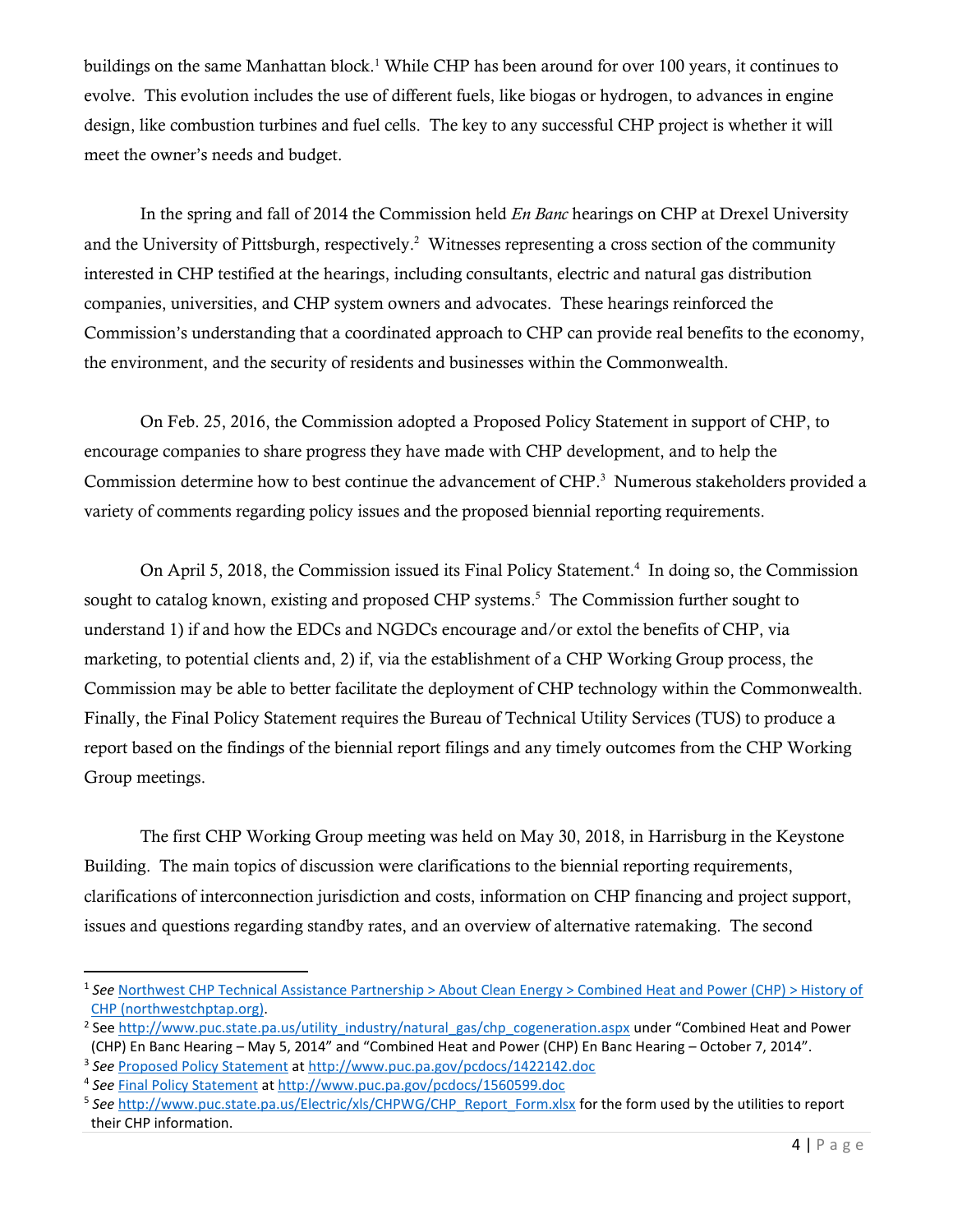Working Group meeting was held on July 16, 2018, in the Keystone Building in Harrisburg. The sole focus of this subsequent meeting was standby rates, because of the significant interest and discussion on the topic during the prior meeting. Additionally, presentations were provided by the U.S. Department of Energy's (DOE) Combined Heat and Power Technical Assistance Partnership regarding a relevant, DOEcommissioned study on standby rates, and by PECO regarding a new standby rate rider. The last Working Group meeting was held on April 16, 2019, in the Keystone Building in Harrisburg. The purpose of this meeting was to present and discuss the findings of the first CHP Biennial Report, discuss the upcoming CHP Market Potential Assessment,<sup>6</sup> and the Standby/Capacity Reservation charges best practices.<sup>7</sup>

#### <span id="page-4-0"></span>Biennial Report Information

It is fair to assume that the initial CHP Biennial Report involved greater effort on the part of the EDCs and NGDCs to gather the required information as to the amount, sizes, and types of CHP systems within their respective service territories. Since the installation of a CHP system involves a great deal of planning and financial considerations, and by its very nature, is a capital expenditure with a long service life, many of the CHP systems identified in this reporting cycle were also identified in the first biennial report. This is not to say that no new information was provided – several EDCs and NGDCs provided information on potential and disconnected systems and some provided information on CHP units that were previously unreported. In addition, one NGDC, Philadelphia Gas Works (PGW), provided better clarity into estimated costs associated with the increase of natural gas use in CHP units in their service territory.

While much of the information provided in this second biennial report was reported in the first biennial report, some information required research and verification by TUS staff, mainly through webscraping exercises. Aside from this, information submitted was accepted as received.

As with the previous CHP Biennial Report, it is important to note that the reporting effort does not constitute a complete list of all CHP systems for a variety of reasons, including systems existing within the jurisdiction of municipal authorities and rural electric cooperatives, and poorly understood systems, such as systems operating on biogas or municipal waste. This is the primary reason why there is a difference in the number of CHP systems reported here compared to the U.S. DOE's CHP Installation Database. Some information may have required different levels of data collection and outreach by the utilities and was

<sup>&</sup>lt;sup>6</sup> The CHP Market Potential Assessment was conducted by the SWE as a part of the larger Pennsylvania Act 129 Phase IV [Energy Efficiency and Peak Demand Reduction Market Potential Study.](https://www.puc.pa.gov/pcdocs/1656474.pdf) The purpose of the study is to determine the potential for energy efficiency and peak demand reductions available in Pennsylvania. *See* [https://www.puc.pa.gov/pcdocs/1656474.pdf.](https://www.puc.pa.gov/pcdocs/1656474.pdf)

<sup>&</sup>lt;sup>7</sup> See [https://www.puc.pa.gov/Electric/pdf/CHPWG/CHP\\_Standby\\_Capacity\\_Reservation\\_Charge041619.pdf](https://www.puc.pa.gov/Electric/pdf/CHPWG/CHP_Standby_Capacity_Reservation_Charge041619.pdf) for the information presented on Standby/Reservation charges.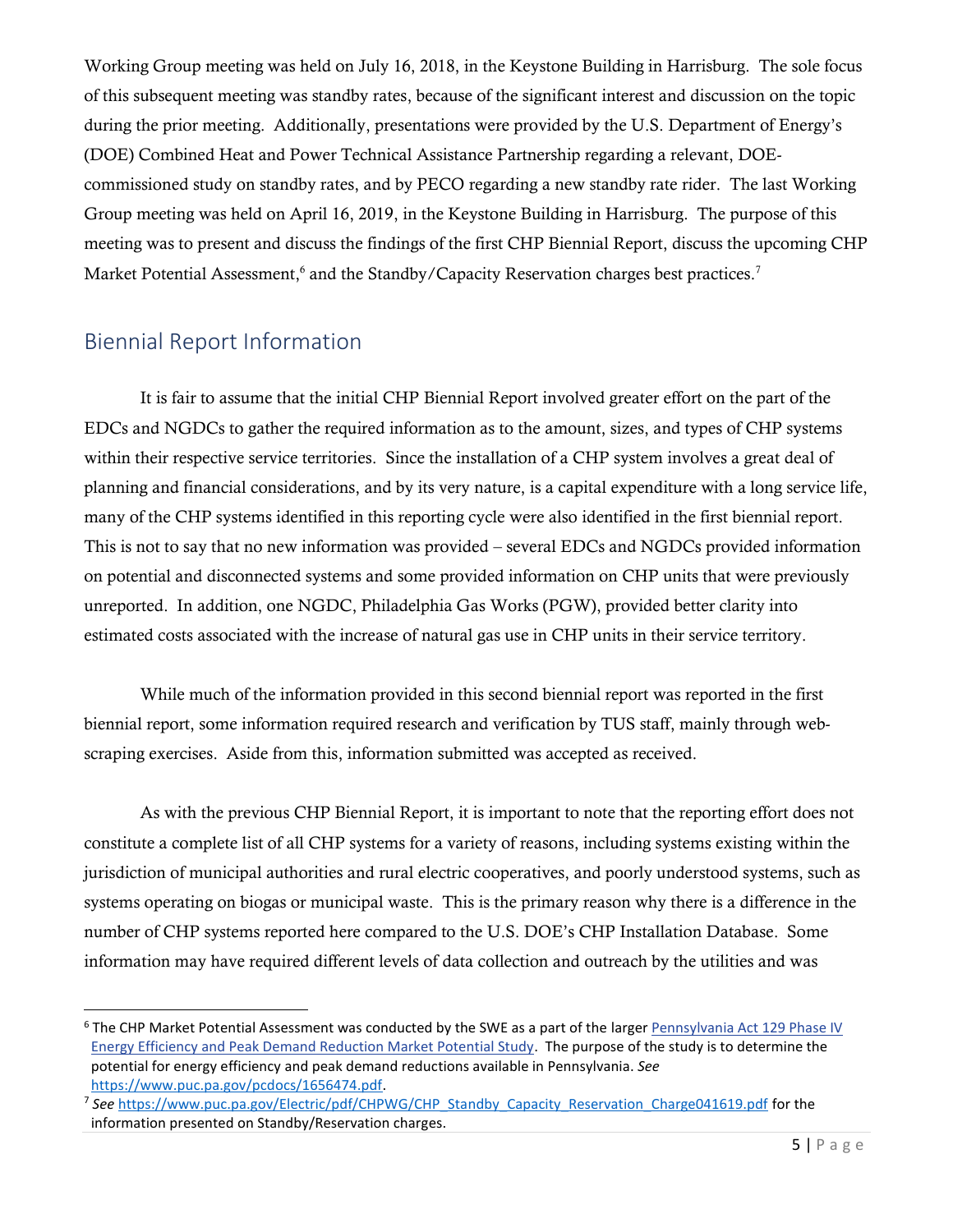dependent upon the CHP system owner to provide the requested information. Because of that, some information was not obtainable, available, or known. Furthermore, the reporting of potential<sup>8</sup> CHP systems should not be viewed as an assessment of CHP potential within the Commonwealth.

Figures 1 and 2 show the number of interconnected and potential CHP systems and the nameplate capacity of those systems, respectively.





<sup>&</sup>lt;sup>8</sup> In the context of this report, "potential" means any CHP system that is not yet fully operational. These could be CHP systems that are in various phases of construction or could mean that the EDC or NGDC has had some level of conversation with a customer about the possibility of installing a CHP system. The EDCs and NGDCs had discretion as to what they deemed a potential system.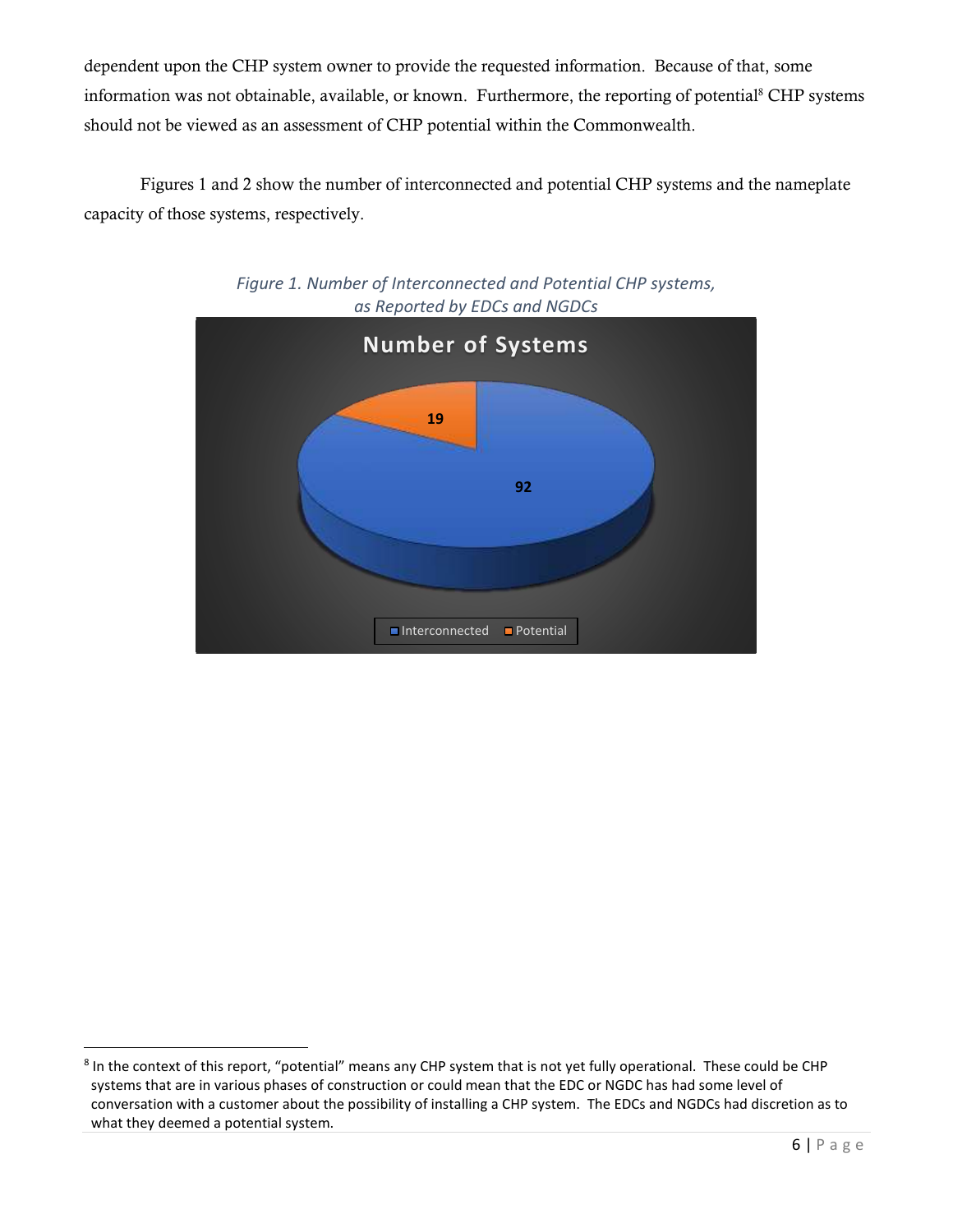*Figure 2. Nameplate Capacity of Interconnected and Potential CHP Systems, as Reported by EDCs and NGDCs*



Figures 3 and 4 show the number of CHP systems based on nameplate capacity for interconnected and potential systems, respectively.



*Figure 3. Number of Interconnected CHP Systems Based on Nameplate Capacity*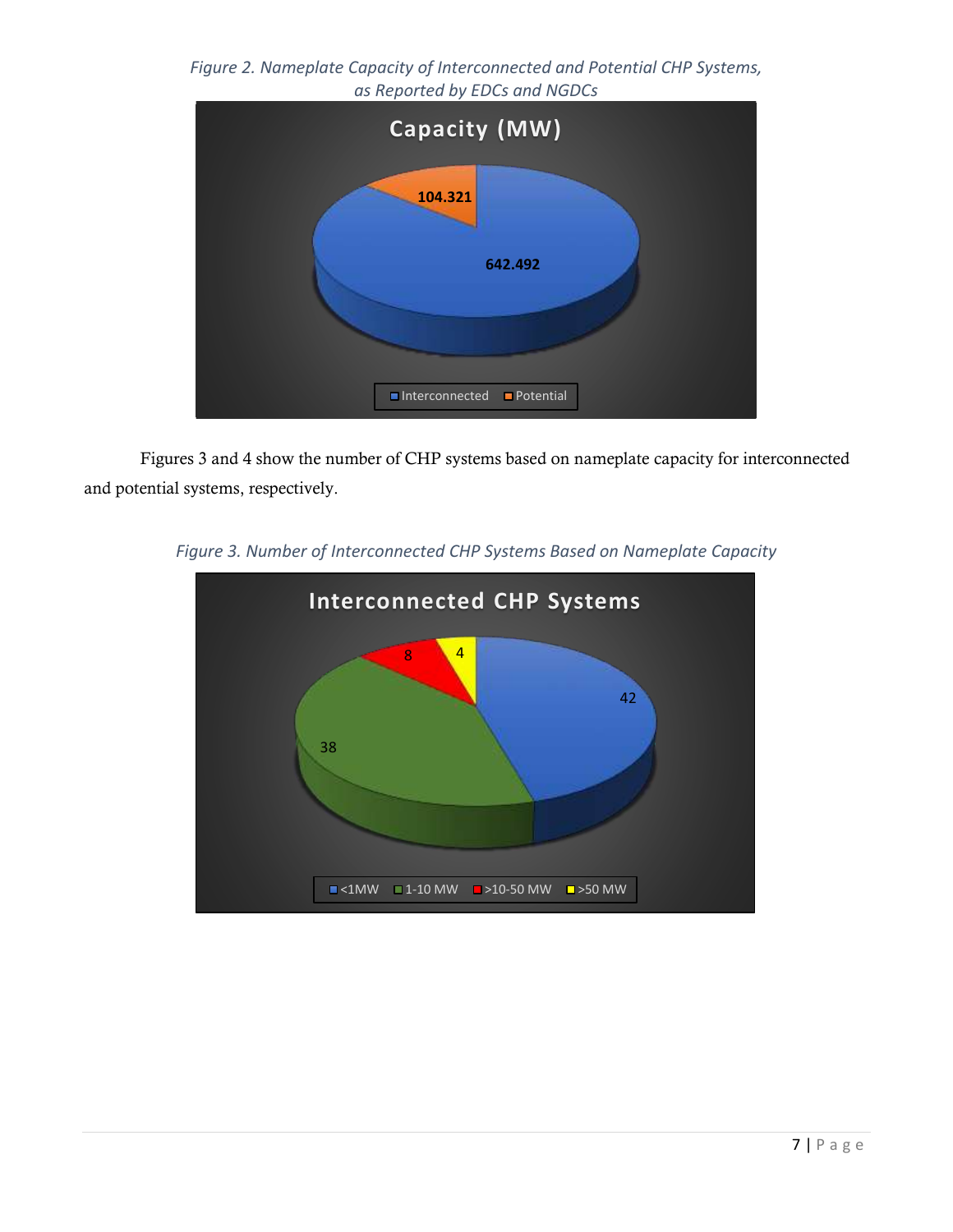

*Figure 2. Number of Potential CHP Systems Based on Nameplate Capacity*

Figures 5 and 6 give a breakdown of the interconnected CHP systems, by EDC. Figure 5 shows the number of interconnected CHP systems by EDC.Figure 6 shows each EDC's percent of the total nameplate capacity (MW) reported.



*Figure 5. Number of Interconnected CHP Systems by EDC*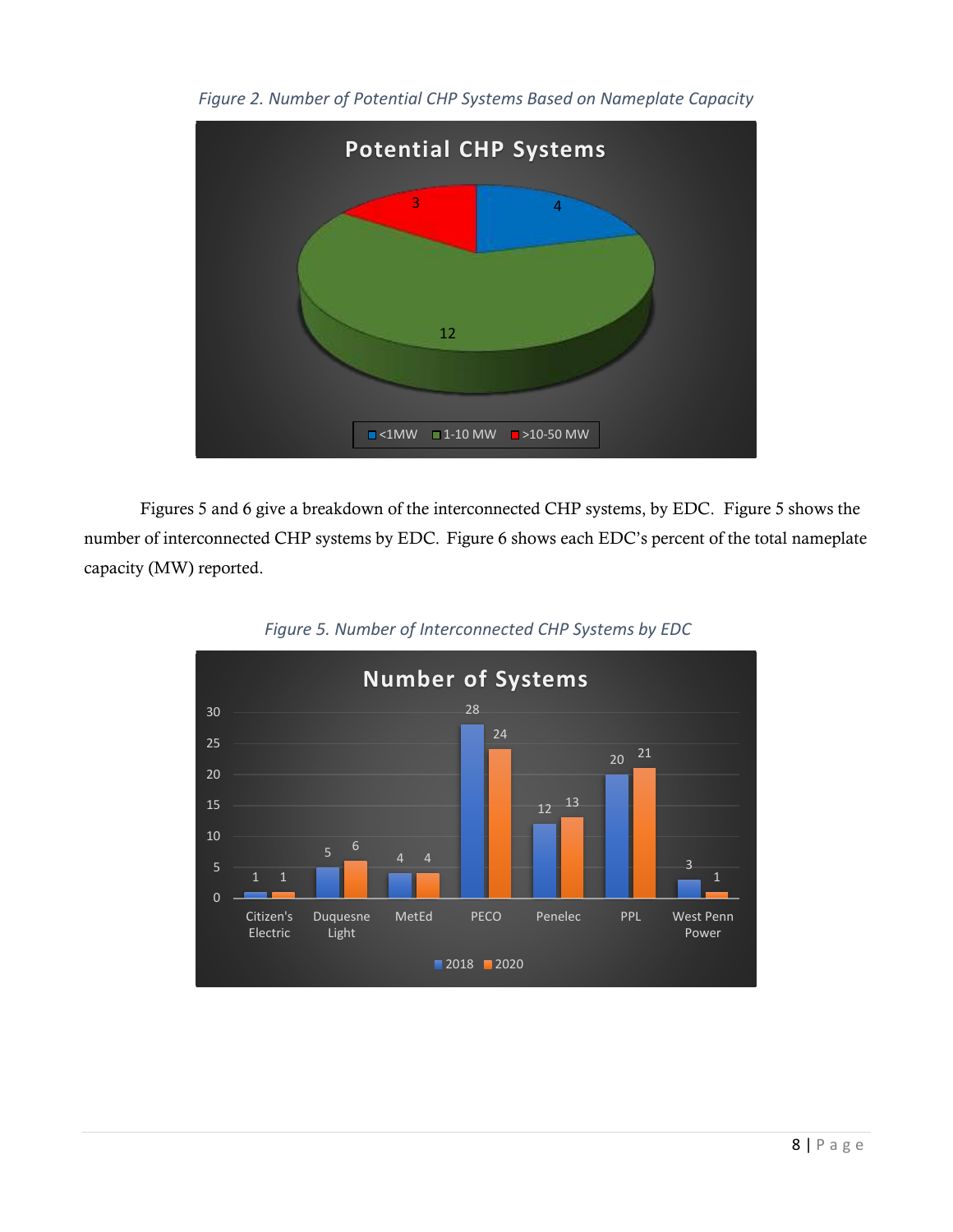

*Figure 6. Percent Share of MW of Interconnected CHP Systems by EDC*

Figures 7 and 8 show both the interconnected and potential CHP systems by technology type. It is noteworthy that one of the potential CHP systems was listed as a Smartwatt Boiler<sup>9</sup>, a type of CHP that has not been reported before.





<sup>&</sup>lt;sup>9</sup> For more information on a Smartwatt Boiler, see <u>Enviro Power Activates First Field-Based SmartWatt Boiler -</u> [Enviropower Technologies.](https://www.enviropowertec.com/enviro-power-activates-first-field-based-smartwatt-boiler-bringing-combined-heat-and-electricity-to-hartford-ct-office-complex/)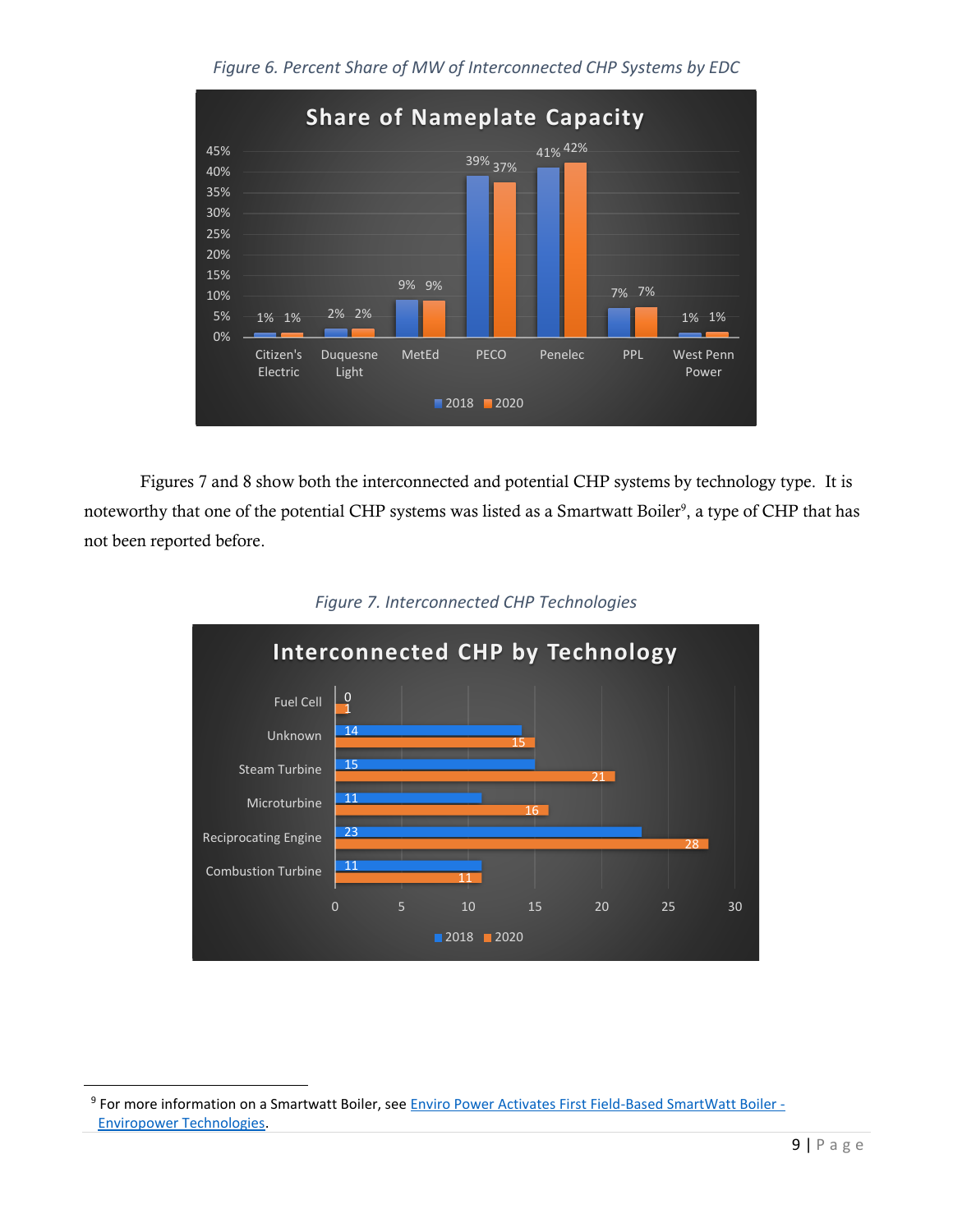#### *Figure 8. Potential CHP technologies*



In the following appendices information about proposed and operational CHP systems that were reported by the EDCs and NGDCs is provided. Data identifies the county, primary technology (prime mover type), nameplate capacity, fuel type and more. System owner information is not identified for proposed systems due to possible confidentiality concerns. System owner information is provided for operational systems when that information is already known to be in the public domain. In many instances, this data can be found in the U.S. DOE's CHP Installation Database or in press releases such as projects that have received any number of various government subsidies, such as loans, grants or rebates. Names for operating systems for which data does not appear to be in the public domain are identified as "Confidential".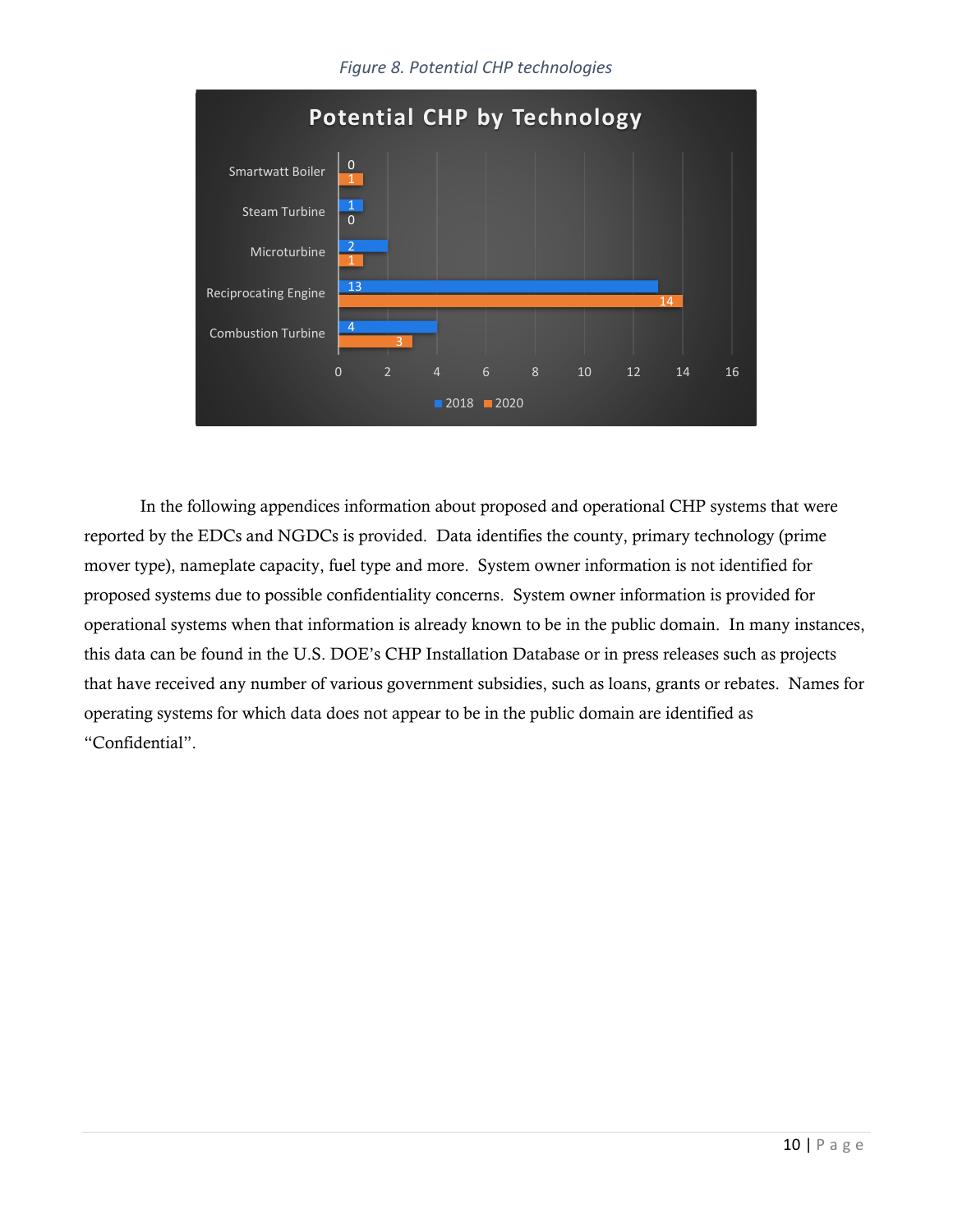<span id="page-10-0"></span>

|                   |              |               |              | <b>Identified by</b>      |                             | Nameplate        |                    | Thermal              |
|-------------------|--------------|---------------|--------------|---------------------------|-----------------------------|------------------|--------------------|----------------------|
| <b>CHP System</b> | Status*      | County        | <b>EDC</b>   | <b>NGDC</b>               | <b>Prime Mover Type</b>     | Capacity<br>(MW) | <b>Fuel Type</b>   | <b>Energy Type</b>   |
| Confidential      | Unknown      | Allegheny     |              | $\boldsymbol{\mathsf{X}}$ | <b>Reciprocating Engine</b> | 21.25            | <b>Natural Gas</b> | <b>Hot Water</b>     |
| Confidential      | Unknown      | Allegheny     |              | X                         | <b>Reciprocating Engine</b> | 3.334            | <b>Natural Gas</b> | <b>Hot Water</b>     |
| Confidential      | Unknown      | Allegheny     |              | X                         | <b>Reciprocating Engine</b> | 4.3              | Natural Gas        | <b>Hot Water</b>     |
| Confidential      | Unknown      | Allegheny     | $\mathsf{x}$ | X                         | <b>Reciprocating Engine</b> | 1.99             | Natural Gas        | Hot Water            |
| Confidential      | Unknown      | Allegheny     | $\mathsf{x}$ |                           | <b>Reciprocating Engine</b> | 10.5             | <b>Natural Gas</b> | Unknown              |
| Confidential      | Unknown      | Allegheny     | X            |                           | <b>Reciprocating Engine</b> | 1.732            | <b>Natural Gas</b> | Unknown              |
| Confidential      | Unknown      | Beaver        |              | $\boldsymbol{x}$          | <b>Reciprocating Engine</b> | 0.408            | <b>Natural Gas</b> | <b>Hot Water</b>     |
| Confidential      | Unknown      | <b>Beaver</b> | X            |                           | <b>Reciprocating Engine</b> | 0.07             | <b>Natural Gas</b> | Unknown              |
| Confidential      | Unknown      | <b>Bucks</b>  | X            |                           | <b>Reciprocating Engine</b> | $\mathbf{1}$     | <b>Natural Gas</b> | Steam                |
| Confidential      | Unknown      | Cambria       |              | $\mathsf{x}$              | Smartwatt Boiler            | 0.175            | <b>Natural Gas</b> | Hot Water            |
| Confidential      | Unknown      | Clearfield    |              | X                         | <b>Reciprocating Engine</b> | $\mathbf{1}$     | <b>Natural Gas</b> | Hot Water            |
| Confidential      | Planning     | Clinton       | X            | $\boldsymbol{x}$          | Microturbine                | 1.1              | <b>Natural Gas</b> | Steam & Hot<br>Water |
| Confidential      | Unknown      | Delaware      | X            | X                         | <b>Combustion Turbine</b>   | 30               | <b>Natural Gas</b> | Steam                |
| Confidential      |              |               |              |                           |                             |                  |                    | Steam, Hot           |
|                   | Start-up     | Luzerne       | X            | $\boldsymbol{\mathsf{X}}$ | <b>Combustion Turbine</b>   | 1.125            | <b>Natural Gas</b> | & Chilled            |
|                   |              |               |              |                           |                             |                  |                    | Water                |
| Confidential      | Planning     | Philadelphia  | $\mathbf{x}$ | X                         | <b>Combustion Turbine</b>   | 8.8              | <b>Natural Gas</b> | <b>Hot Water</b>     |
| Confidential      | Unknown      | Philadelphia  | X            | X                         | <b>Reciprocating Engine</b> | 0.035            | Natural Gas        | Hot Water            |
| Confidential      | Construction | Union         | X            | X                         | <b>Reciprocating Engine</b> | 0.668            | <b>Natural Gas</b> | Hot Water            |
| Confidential      | Construction | Union         | X            | X                         | <b>Reciprocating Engine</b> | 0.334            | <b>Natural Gas</b> | Hot Water            |
| Confidential      | Unknown      | Westmoreland  |              | X                         | <b>Reciprocating Engine</b> | 1.5              | <b>Natural Gas</b> | Hot Water            |

### Appendix A - Proposed CHP Systems\*

\*Status:

Start-up – initial operation has begun but system not operating steady-state

Construction – under construction at the time reports were being filed; may now be operational

Planning – system is in some stage of development but not yet in construction

Unknown – prospective system has been identified but no further information is available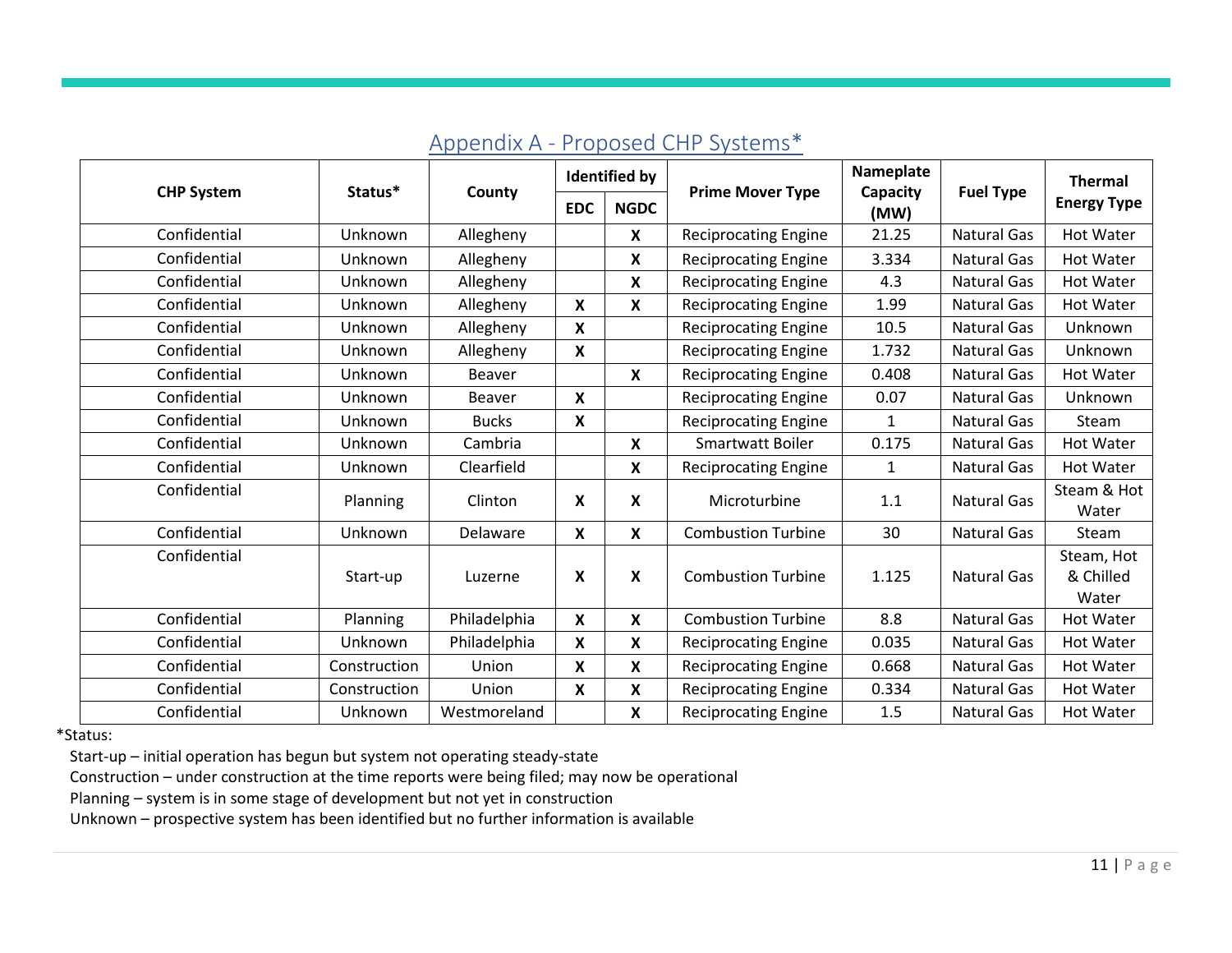<span id="page-11-0"></span>

| <b>CHP System</b>                                                                 | County          | <b>Identified by</b>      |                           | <b>Prime Mover Type</b>     | Nameplate     | <b>Fuel Type</b>   | <b>Thermal</b>                           |
|-----------------------------------------------------------------------------------|-----------------|---------------------------|---------------------------|-----------------------------|---------------|--------------------|------------------------------------------|
|                                                                                   |                 | <b>EDC</b>                | <b>NGDC</b>               |                             | Capacity (MW) |                    | <b>Energy Type</b>                       |
| Confidential                                                                      | Philadelphia    |                           | $\mathsf{x}$              | Unknown                     | 0.065         | <b>Natural Gas</b> | <b>Thermal Energy</b><br>Recovery        |
| Confidential                                                                      | Philadelphia    |                           | $\mathsf{x}$              | Unknown                     | 0.13          | <b>Natural Gas</b> | <b>Thermal Energy</b><br>Recovery        |
| 1500 Locust LTD                                                                   | Philadelphia    | X                         | X                         | Microturbine                | 0.130         | <b>Natural Gas</b> | <b>Hot Water</b>                         |
| Abington Hospital                                                                 | Montgomery      | X                         | $\mathbf x$               | <b>Combustion Turbine</b>   | 4.600         | <b>Natural Gas</b> | Steam                                    |
| Confidential                                                                      | <b>Bucks</b>    | $\boldsymbol{X}$          | X                         | Microturbine                | 2.600         | <b>Natural Gas</b> | Unknown                                  |
| AIMCO - Sterling Apt. Homes                                                       | Philadelphia    |                           | $\mathbf x$               | Unknown                     | 0.21          | <b>Natural Gas</b> | Heat & Hot<br>Water                      |
| AIMCO - Univ. Sq.                                                                 | Philadelphia    |                           | X                         | Unknown                     | 0.14          | <b>Natural Gas</b> | Heat & Hot<br>Water                      |
| AIMCO - 39                                                                        | Philadelphia    |                           | X                         | Unknown                     | 0.14          | <b>Natural Gas</b> | Heat & Hot<br>Water                      |
| <b>Albright College</b>                                                           | <b>Berks</b>    |                           | $\boldsymbol{\mathsf{X}}$ | <b>Combustion Turbine</b>   | 1.100         | <b>Natural Gas</b> | Hot & Chilled<br>Water                   |
| American Refining Group                                                           | <b>Bradford</b> | $\mathsf{x}$              |                           | <b>Steam Turbine</b>        | 2.000         | <b>Natural Gas</b> | Steam                                    |
| Aria Health                                                                       | Philadelphia    | X                         | $X^{10}$                  | <b>Reciprocating Engine</b> | 1.100         | <b>Natural Gas</b> | <b>Hot Water</b>                         |
| Confidential                                                                      | Allegheny       | X                         |                           | Microturbine                | 6             | Natural Gas/Coal   | Unknown                                  |
| Confidential                                                                      | Philadelphia    |                           | $\mathsf{x}$              | Unknown                     | 0.13          | <b>Natural Gas</b> | <b>Hot Water</b>                         |
| <b>Brubaker Farms</b>                                                             | Lancaster       | X                         |                           | <b>Reciprocating Engine</b> | 0.335         | <b>Biogas</b>      | Process<br>Heating                       |
| <b>Bucknell University</b>                                                        | Union           | $\boldsymbol{\mathsf{x}}$ | X                         | <b>Combustion Turbine</b>   | 5.500         | Natural Gas/Oil    | Steam                                    |
| <b>Cancer Treatment Center of</b><br>America (Eastern Regional<br>Medical Center) | Philadelphia    | X                         | X                         | <b>Reciprocating Engine</b> | 1.100         | <b>Natural Gas</b> | Heat, Hot<br>Water & Air<br>Conditioning |
| <b>Cathedral Village</b>                                                          | Philadelphia    | X                         | X                         | Unknown                     | 0.225         | <b>Natural Gas</b> | Heat & Hot<br>Water, Air<br>Conditioning |

## Appendix B - Interconnected CHP Systems

<sup>&</sup>lt;sup>10</sup> PGW had not reported this system in their biennial report submission, however, TUS staff discovered it on page 17 of PGW's 2016 Corporate Social Responsibility Report.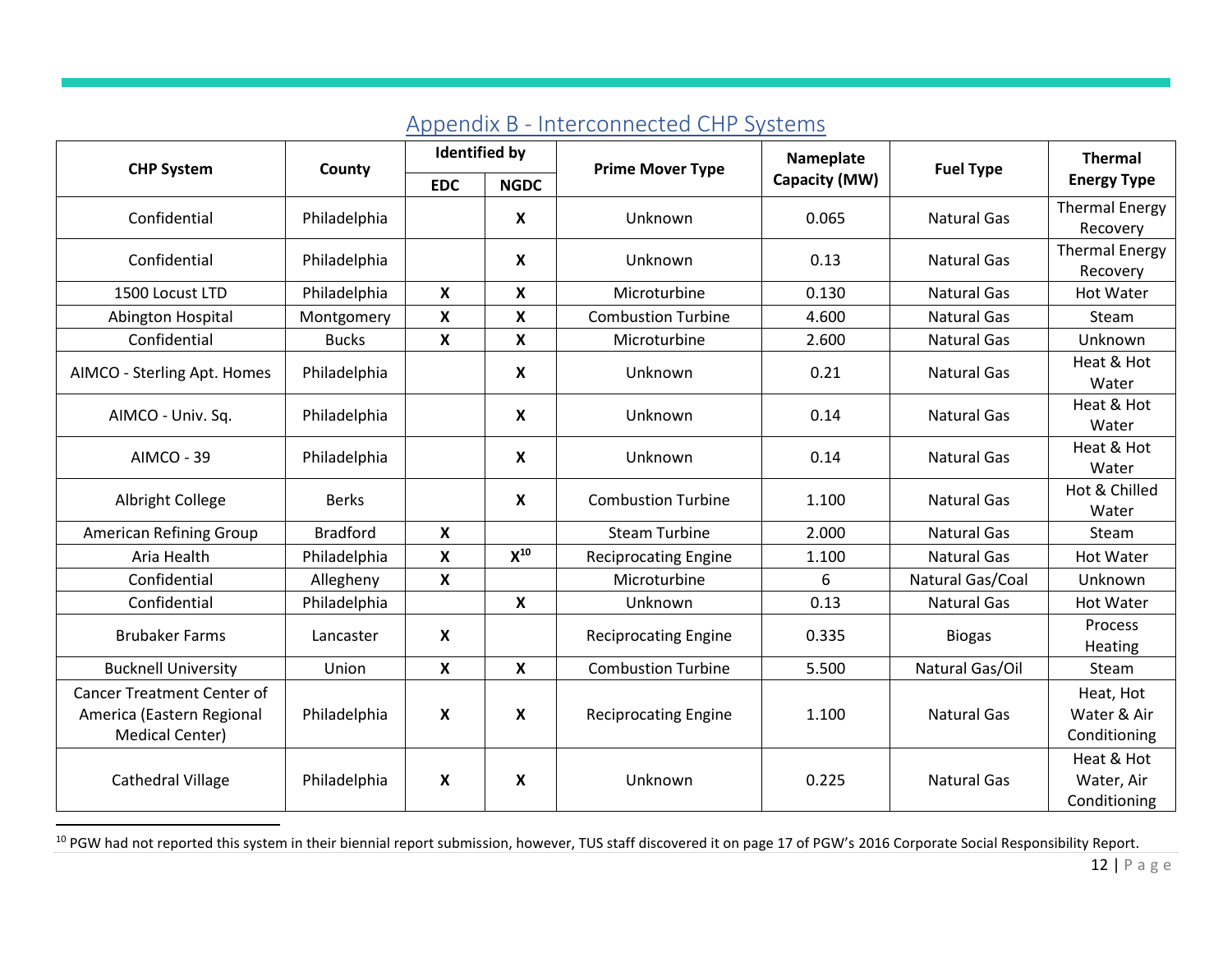| <b>Chatham University</b>             | Allegheny    |                           | $\boldsymbol{\mathsf{X}}$ | <b>Reciprocating Engine</b> | 0.02    | <b>Natural Gas</b>      | <b>Hot Water</b>                         |
|---------------------------------------|--------------|---------------------------|---------------------------|-----------------------------|---------|-------------------------|------------------------------------------|
| Confidential                          | Clarion      | X                         | $\boldsymbol{\mathsf{x}}$ | <b>Steam Turbine</b>        | 20      | <b>Natural Gas</b>      | Steam                                    |
| Dart Container                        | Lancaster    | $\boldsymbol{\mathsf{X}}$ |                           | <b>Reciprocating Engine</b> | 11.4    | Biomass/Landfill<br>Gas | Unknown                                  |
| Dept. of L&I GH Andrews<br>Center     | Cambria      | $\boldsymbol{\mathsf{X}}$ |                           | <b>Steam Turbine</b>        | 0.450   | <b>Natural Gas</b>      | Steam                                    |
| Derry Township Municipal<br>Authority | Dauphin      |                           | X                         | <b>Reciprocating Engine</b> | 0.270   | <b>Biogas</b>           | <b>Hot Water</b>                         |
| Confidential                          | Cambria      | X                         |                           | <b>Steam Turbine</b>        | 2.000   | <b>Natural Gas</b>      | Steam                                    |
| Domtar Paper Company                  | Elk          | X                         |                           | <b>Steam Turbine</b>        | 60.000  | <b>Natural Gas</b>      | Steam                                    |
| <b>Downs Racing</b>                   | Luzerne      | X                         | $\boldsymbol{\mathsf{X}}$ | <b>Reciprocating Engine</b> | 0.828   | <b>Natural Gas</b>      | <b>Hot Water</b>                         |
| Doylestown Hospital                   | <b>Bucks</b> | X                         | $\boldsymbol{\mathsf{x}}$ | <b>Reciprocating Engine</b> | 1.600   | <b>Natural Gas</b>      | Unknown                                  |
| <b>Duquesne University</b>            | Allegheny    | $\boldsymbol{\mathsf{x}}$ | $\boldsymbol{\mathsf{X}}$ | <b>Combustion Turbine</b>   | 5.3     | <b>Natural Gas</b>      | Steam, Hot &<br>Chilled Water            |
| <b>Eden Resort</b>                    | Lancaster    | $\mathbf x$               | $\mathbf{x}$              | <b>Reciprocating Engine</b> | 0.400   | <b>Natural Gas</b>      | <b>Hot Water</b>                         |
| <b>Energy Innovation Center</b>       | Allegheny    | X                         | $\boldsymbol{\mathsf{X}}$ | Microturbine                | 0.13    | <b>Natural Gas</b>      | Hot & Chilled<br>Water                   |
| Confidential                          | Allegheny    | $\mathbf x$               |                           | Microturbine                | 0.005   | <b>Natural Gas</b>      | <b>Hot Water</b>                         |
| F&M College                           | Lancaster    | $\boldsymbol{\mathsf{X}}$ | $\boldsymbol{\mathsf{X}}$ | <b>Reciprocating Engine</b> | 1.000   | <b>Natural Gas</b>      | Steam & Hot<br>Water                     |
| Confidential                          | Westmoreland |                           | $\boldsymbol{\mathsf{x}}$ | Microturbine                | 0.065   | <b>Natural Gas</b>      | <b>Hot Water</b>                         |
| <b>FMC Tower</b>                      | Philadelphia | $\boldsymbol{\mathsf{X}}$ |                           | Microturbine                | 0.130   | <b>Natural Gas</b>      | <b>Hot Water</b>                         |
| Confidential                          | Philadelphia |                           | X                         | Unknown                     | 1.1     | <b>Natural Gas</b>      | Heat & Hot<br>Water, Air<br>Conditioning |
| FreshPet                              | Northampton  | $\mathsf{X}$              | $\boldsymbol{\mathsf{X}}$ | <b>Reciprocating Engine</b> | 1.429   | <b>Natural Gas</b>      | Steam & Hot<br>Water                     |
| Geisinger Hospital                    | Montour      | $\boldsymbol{\mathsf{X}}$ | $\boldsymbol{\mathsf{X}}$ | <b>Combustion Turbine</b>   | 5.000   | <b>Natural Gas</b>      | Steam, Hot &<br><b>Chilled Water</b>     |
| Grays Ferry Cogen                     | Philadelphia | $\mathsf{x}$              |                           | <b>Combustion Turbine</b>   | 118.000 | <b>Natural Gas</b>      | Steam                                    |
| <b>Hershey Medical Center</b>         | Dauphin      | X                         | $\boldsymbol{\mathsf{x}}$ | <b>Combustion Turbine</b>   | 6.700   | <b>Natural Gas</b>      | Steam                                    |
| <b>Hillandale Gettysburg</b>          | Adams        | $\pmb{\mathsf{X}}$        |                           | <b>Steam Turbine</b>        | 3.240   | <b>Natural Gas</b>      | Steam                                    |
| <b>Holy Redeemer Hospital</b>         | Montgomery   | $\boldsymbol{\mathsf{X}}$ | $\boldsymbol{\mathsf{X}}$ | <b>Reciprocating Engine</b> | 2.000   | <b>Natural Gas</b>      | <b>Hot Water</b>                         |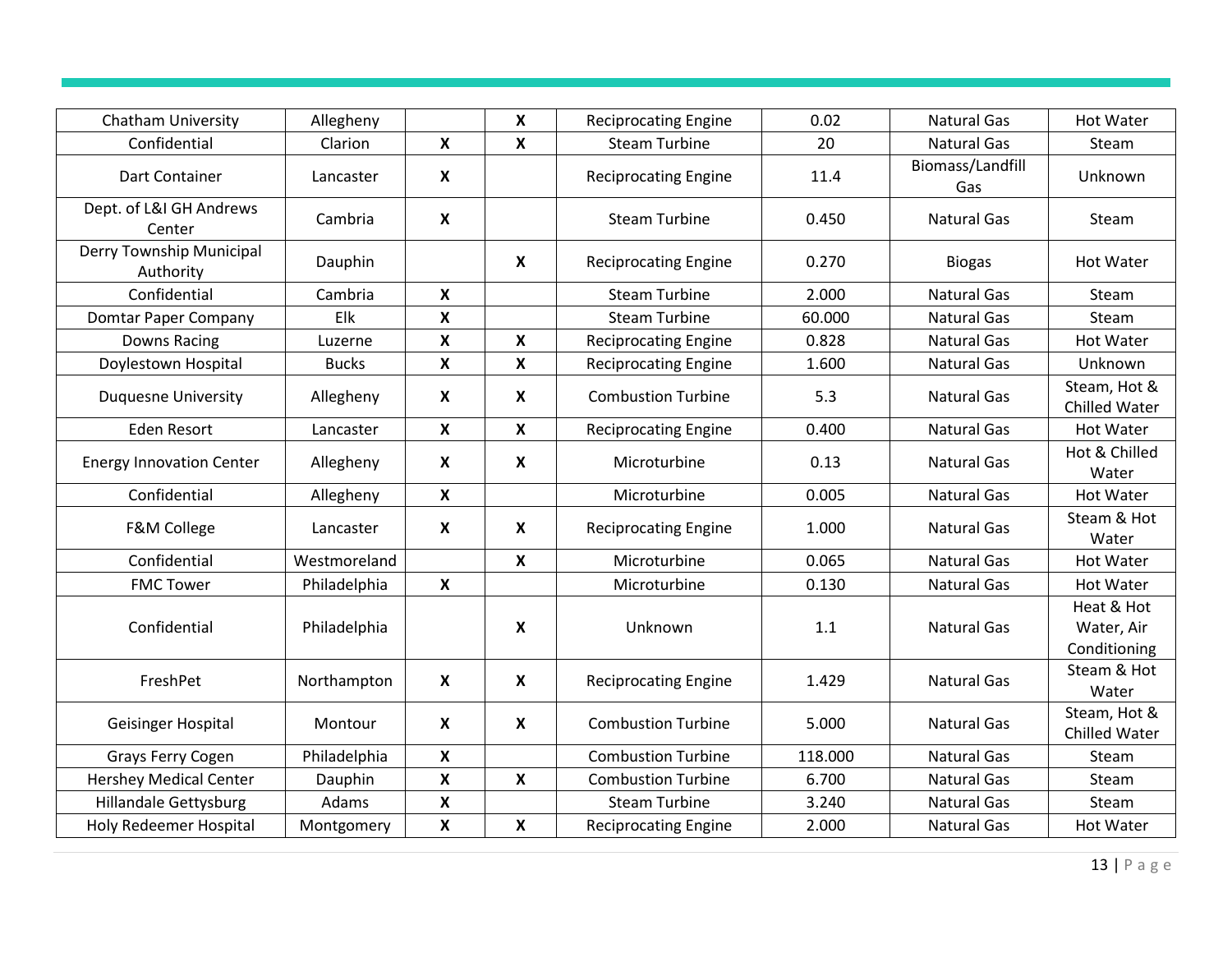| Imperial Tower Apts.          | Philadelphia    |                           | $\mathsf{x}$ | Unknown                     | 0.065          | <b>Natural Gas</b>        | Heat & Hot<br>Water                      |
|-------------------------------|-----------------|---------------------------|--------------|-----------------------------|----------------|---------------------------|------------------------------------------|
| Independence Visitor Center   | Philadelphia    | $\boldsymbol{\mathsf{X}}$ | X            | <b>Reciprocating Engine</b> | 0.075          | <b>Natural Gas</b>        | Heat & Hot<br>Water, Air<br>Conditioning |
| Indiana University of PA      | Indiana         |                           | $\mathsf{x}$ | <b>Reciprocating Engine</b> | 24             | Natural Gas/Diesel        | Steam & Hot<br>Water                     |
| Janssen (Johnson & Johnson)   | Montgomery      | $\boldsymbol{\mathsf{x}}$ | X            | <b>Reciprocating Engine</b> | 3.800          | <b>Natural Gas</b>        | Steam & Hot<br>Water                     |
| Confidential                  | <b>Bradford</b> | X                         |              | <b>Steam Turbine</b>        | $\mathbf{1}$   | <b>Natural Gas</b>        | Steam                                    |
| <b>Knouse Foods</b>           | Adams           | $\boldsymbol{\mathsf{X}}$ | X            | <b>Combustion Turbine</b>   | 1.200          | <b>Natural Gas/Biogas</b> | Steam & Hot<br>Water                     |
| Lackawanna County Prison      | Lackawanna      | $\mathbf{x}$              | $\mathsf{x}$ | <b>Reciprocating Engine</b> | 0.225          | <b>Natural Gas</b>        | <b>Hot Water</b>                         |
| Lancaster General Hospital    | Lancaster       | $\boldsymbol{\mathsf{X}}$ | X            | <b>Combustion Turbine</b>   | 3.200          | <b>Natural Gas</b>        | Steam & Hot<br>Water                     |
| Confidential                  | Philadelphia    | $\boldsymbol{\mathsf{X}}$ | X            | Microturbine                | 0.180          | <b>Natural Gas</b>        | Heat & Hot<br>Water, Air<br>Conditioning |
| <b>Masonic Homes</b>          | Lancaster       | $\boldsymbol{\mathsf{X}}$ | $\mathbf{x}$ | Microturbine                | 0.390          | <b>Natural Gas</b>        | <b>Hot Water</b>                         |
| Merck & Co. 1                 | Montgomery      | $\mathbf{x}$              | $\mathsf{x}$ | <b>Combustion Turbine</b>   | 38.000         | <b>Natural Gas</b>        | Steam                                    |
| Merck & Co. 2                 | Montgomery      | X                         | X            | <b>Combustion Turbine</b>   | 27.000         | <b>Natural Gas</b>        | Steam                                    |
| <b>Messiah College</b>        | Cumberland      | X                         | X            | Microturbine                | 1.000          | <b>Natural Gas</b>        | <b>Hot Water</b>                         |
| Mt. Joy Wire                  | Dauphin         | X                         | X            | <b>Reciprocating Engine</b> | 1.059          | <b>Natural Gas</b>        | Steam & Hot<br>Water                     |
| Newman & Company              | Philadelphia    | $\boldsymbol{\mathsf{X}}$ |              | <b>Steam Turbine</b>        | 1.800          | Natural Gas/Fuel Oil      | Steam                                    |
| Confidential                  | <b>Blair</b>    | $\boldsymbol{\mathsf{X}}$ | X            | <b>Steam Turbine</b>        | $\overline{2}$ | <b>Natural Gas</b>        | Steam & Hot<br>Water                     |
| Omnova                        | Schuylkill      | $\mathbf{x}$              | $\mathbf{x}$ | <b>Reciprocating Engine</b> | 1.426          | <b>Natural Gas</b>        | Steam                                    |
| Park Towne Place Associates 1 | Philadelphia    | $\boldsymbol{\mathsf{x}}$ | X            | Unknown                     | 0.210          | <b>Natural Gas</b>        | Heat & Hot<br>Water, Air<br>Conditioning |
| Park Towne Place Associates 2 | Philadelphia    | $\boldsymbol{\mathsf{X}}$ | X            | Unknown                     | 0.210          | <b>Natural Gas</b>        | Heat & Hot<br>Water, Air<br>Conditioning |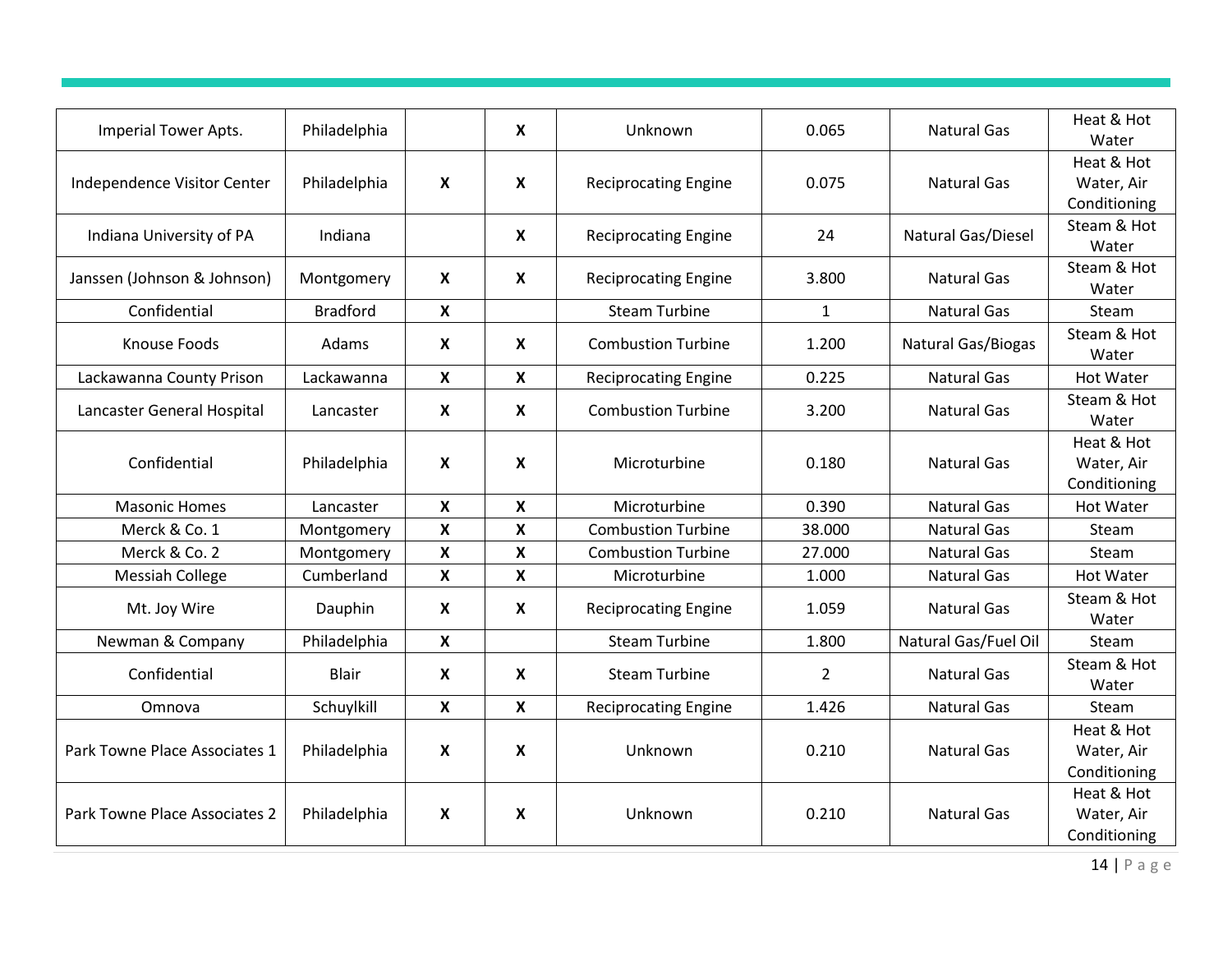| Penn State University         | Centre          | X                         | $\boldsymbol{X}$ | <b>Steam Turbine</b>        | 7.000  | <b>Natural Gas</b>           | Steam                                   |
|-------------------------------|-----------------|---------------------------|------------------|-----------------------------|--------|------------------------------|-----------------------------------------|
| Peoples Etna Office           | Allegheny       | X                         | X                | <b>Reciprocating Engine</b> | 0.035  | <b>Natural Gas</b>           | <b>Hot Water</b>                        |
| Pepsico/Gatorade              | Luzerne         | X                         | X                | <b>Steam Turbine</b>        | 2.000  | <b>Natural Gas</b>           | <b>Hot Water</b>                        |
| <b>PGW</b>                    | Philadelphia    |                           | X                | Unknown                     | 0.2    | <b>Natural Gas</b>           | Heat, Hot<br>Water, Air<br>Conditioning |
| PH Glatfelter                 | York            | $\mathbf{x}$              |                  | <b>Steam Turbine</b>        | 35.000 | <b>Black Liquor</b>          | Steam                                   |
| Confidential                  | Indiana         |                           | X                | <b>Fuel Cell</b>            | 0.005  | <b>Natural Gas</b>           | <b>Hot Water</b>                        |
| Phil. College Osteo Medicine  | Philadelphia    |                           | X                | Unknown                     | 0.13   | <b>Natural Gas</b>           | Heat                                    |
| Confidential                  | Philadelphia    |                           | $\mathsf{x}$     | Unknown                     | 8      | <b>Natural Gas</b>           | Peak Shaving                            |
| <b>Phoenix Contact</b>        | Dauphin         | $\boldsymbol{\mathsf{X}}$ | $\boldsymbol{X}$ | Microturbine                | 1.000  | <b>Natural Gas</b>           | Hot & Chilled<br>Water                  |
| Procter & Gamble 3            | Wyoming         | $\mathsf{x}$              |                  | <b>Steam Turbine</b>        | 2.645  | <b>Natural Gas</b>           | Steam                                   |
| Proctor & Gamble 1            | Wyoming         | $\mathbf{x}$              | $\mathbf x$      | <b>Steam Turbine</b>        | 57.800 | <b>Natural Gas</b>           | Steam                                   |
| Proctor & Gamble 2            | Wyoming         | X                         |                  | <b>Steam Turbine</b>        | 53.000 | <b>Natural Gas</b>           | Steam                                   |
| <b>PSECU</b>                  | Lancaster       | X                         | $\boldsymbol{X}$ | Microturbine                | 0.800  | <b>Natural Gas</b>           | <b>Hot Water</b>                        |
| <b>Reading Hospital</b>       | <b>Berks</b>    | X                         | $\boldsymbol{X}$ | <b>Steam Turbine</b>        | 10.000 | <b>Natural Gas</b>           | Steam                                   |
| <b>Rittenhouse Claridge</b>   | Philadelphia    | $\boldsymbol{\mathsf{X}}$ | $\mathbf x$      | <b>Reciprocating Engine</b> | 0.225  | <b>Natural Gas</b>           | Heat & Hot<br>Water                     |
| Robert Packer Hospital        | <b>Bradford</b> | $\mathbf x$               | $\mathsf{x}$     | <b>Steam Turbine</b>        | 2.000  | <b>Natural Gas</b>           | Steam                                   |
| <b>SCI Laurel Highlands</b>   | Somerset        | $\boldsymbol{\mathsf{X}}$ | $\mathbf x$      | <b>Steam Turbine</b>        | 6.800  | Methane/Natural<br>Gas       | Steam                                   |
| Seneca Landfill               | <b>Butler</b>   |                           | $\mathbf x$      | <b>Reciprocating Engine</b> | 0.3    | <b>Biogas</b>                | <b>Hot Water</b>                        |
| Sewage Plant (City of Philly) | Philadelphia    | X                         | $\mathbf x$      | <b>Reciprocating Engine</b> | 5.670  | Natural Gas/Biogas           | Heat                                    |
| Simpson House                 | Philadelphia    | $\boldsymbol{\mathsf{X}}$ | X                | <b>Reciprocating Engine</b> | 0.265  | <b>Natural Gas</b>           | Heat & Hot<br>Water                     |
| South Hills Retirement        | Allegheny       | X                         | X                | Microturbine                | 0.065  | <b>Natural Gas</b>           | <b>Hot Water</b>                        |
| Confidential                  | Dauphin         |                           | X                | <b>Reciprocating Engine</b> | 0.800  | Renewable<br>Gas/Natural Gas | Unknown                                 |
| Thomas Jefferson Gibbon       | Philadelphia    | X                         |                  | <b>Steam Turbine</b>        | 0.275  | <b>Natural Gas</b>           | Steam                                   |
| <b>UGI Headquarters</b>       | Dauphin         | $\boldsymbol{\mathsf{X}}$ | X                | Microturbine                | 0.130  | <b>Natural Gas</b>           | Hot & Chilled<br>Water                  |
| UGI Utilities, Middletown     | Dauphin         |                           | $\mathbf x$      | Microturbine                | 0.130  | <b>Natural Gas</b>           | <b>Hot Water</b>                        |